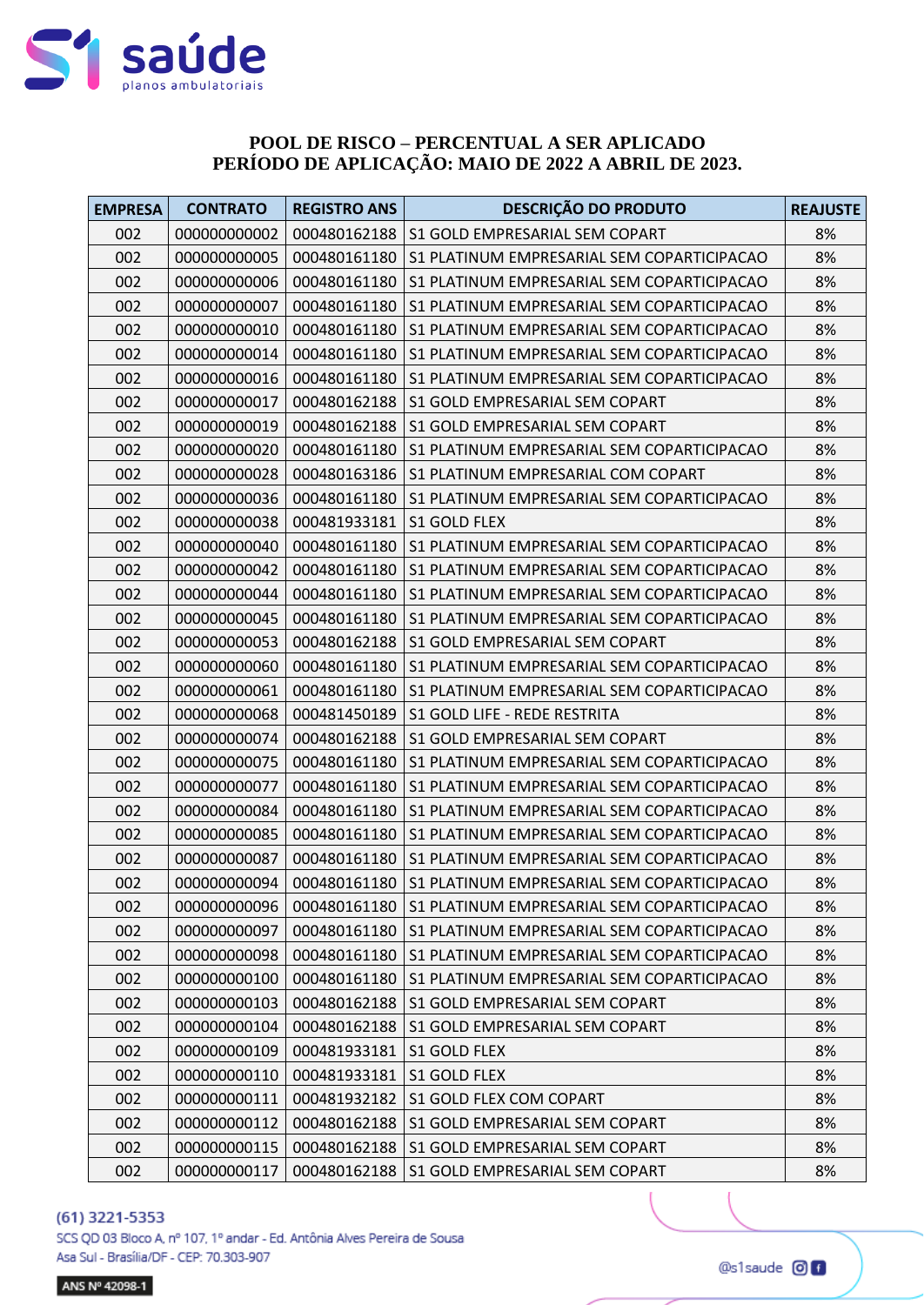

| 002 | 000000000121 | 000480161180 | S1 PLATINUM EMPRESARIAL SEM COPARTICIPACAO | 8% |
|-----|--------------|--------------|--------------------------------------------|----|
| 002 | 000000000122 | 000480162188 | S1 GOLD EMPRESARIAL SEM COPART             | 8% |
| 002 | 000000000124 | 000480161180 | S1 PLATINUM EMPRESARIAL SEM COPARTICIPACAO | 8% |
| 002 | 000000000130 | 000480162188 | S1 GOLD EMPRESARIAL SEM COPART             | 8% |
| 002 | 000000000131 | 000480161180 | S1 PLATINUM EMPRESARIAL SEM COPARTICIPACAO | 8% |
| 002 | 000000000136 | 000480162188 | S1 GOLD EMPRESARIAL SEM COPART             | 8% |
| 002 | 000000000137 | 000480161180 | S1 PLATINUM EMPRESARIAL SEM COPARTICIPACAO | 8% |
| 002 | 000000000138 | 000480161180 | S1 PLATINUM EMPRESARIAL SEM COPARTICIPACAO | 8% |
| 002 | 000000000139 | 000480161180 | S1 PLATINUM EMPRESARIAL SEM COPARTICIPACAO | 8% |
| 002 | 000000000140 | 000480161180 | S1 PLATINUM EMPRESARIAL SEM COPARTICIPACAO | 8% |
| 002 | 000000000142 | 000480162188 | S1 GOLD EMPRESARIAL SEM COPART             | 8% |
| 002 | 000000000143 | 000480163186 | S1 PLATINUM EMPRESARIAL COM COPART         | 8% |
| 002 | 000000000148 | 000480162188 | S1 GOLD EMPRESARIAL SEM COPART             | 8% |
| 002 | 000000000149 | 000481450189 | S1 GOLD LIFE - REDE RESTRITA               | 8% |
| 002 | 000000000150 | 000480161180 | S1 PLATINUM EMPRESARIAL SEM COPARTICIPACAO | 8% |
| 002 | 000000000163 | 000480162188 | S1 GOLD EMPRESARIAL SEM COPART             | 8% |
| 002 | 000000000164 | 000480161180 | S1 PLATINUM EMPRESARIAL SEM COPARTICIPACAO | 8% |
| 002 | 000000000169 | 000481933181 | S1 GOLD FLEX                               | 8% |
| 002 | 000000000171 | 000481933181 | S1 GOLD FLEX                               | 8% |
| 002 | 000000000175 | 000480161180 | S1 PLATINUM EMPRESARIAL SEM COPARTICIPACAO | 8% |
| 002 | 000000000178 | 000480161180 | S1 PLATINUM EMPRESARIAL SEM COPARTICIPACAO | 8% |
| 002 | 000000000180 | 000480161180 | S1 PLATINUM EMPRESARIAL SEM COPARTICIPACAO | 8% |
| 002 | 000000000183 | 000480161180 | S1 PLATINUM EMPRESARIAL SEM COPARTICIPACAO | 8% |
| 002 | 000000000186 | 000480161180 | S1 PLATINUM EMPRESARIAL SEM COPARTICIPACAO | 8% |
| 002 | 000000000191 | 000480161180 | S1 PLATINUM EMPRESARIAL SEM COPARTICIPACAO | 8% |
| 002 | 000000000193 | 000480161180 | S1 PLATINUM EMPRESARIAL SEM COPARTICIPACAO | 8% |
| 002 | 000000000194 | 000480161180 | S1 PLATINUM EMPRESARIAL SEM COPARTICIPACAO | 8% |
| 002 | 000000000201 | 000480161180 | S1 PLATINUM EMPRESARIAL SEM COPARTICIPACAO | 8% |
| 002 | 000000000206 | 000480162188 | S1 GOLD EMPRESARIAL SEM COPART             | 8% |
| 002 | 000000000214 | 000480161180 | S1 PLATINUM EMPRESARIAL SEM COPARTICIPACAO | 8% |
| 002 | 000000000215 | 000480162188 | S1 GOLD EMPRESARIAL SEM COPART             | 8% |
| 002 | 000000000221 | 000480161180 | S1 PLATINUM EMPRESARIAL SEM COPARTICIPACAO | 8% |
| 002 | 000000000357 | 000480161180 | S1 PLATINUM EMPRESARIAL SEM COPARTICIPACAO | 8% |
| 002 | 000000000780 | 000480161180 | S1 PLATINUM EMPRESARIAL SEM COPARTICIPACAO | 8% |
| 002 | 000000000812 | 000480161180 | S1 PLATINUM EMPRESARIAL SEM COPARTICIPACAO | 8% |
| 002 | 000000000818 | 000480161180 | S1 PLATINUM EMPRESARIAL SEM COPARTICIPACAO | 8% |
| 002 | 000000000821 | 000480161180 | S1 PLATINUM EMPRESARIAL SEM COPARTICIPACAO | 8% |
| 002 | 000000000823 | 000480161180 | S1 PLATINUM EMPRESARIAL SEM COPARTICIPACAO | 8% |
| 002 | 000000000827 | 000480161180 | S1 PLATINUM EMPRESARIAL SEM COPARTICIPACAO | 8% |
| 002 | 000000000828 | 000480161180 | S1 PLATINUM EMPRESARIAL SEM COPARTICIPACAO | 8% |
| 002 | 000000000829 | 000480161180 | S1 PLATINUM EMPRESARIAL SEM COPARTICIPACAO | 8% |
| 002 | 000000000833 | 000480161180 | S1 PLATINUM EMPRESARIAL SEM COPARTICIPACAO | 8% |
| 002 | 000000000976 | 000480161180 | S1 PLATINUM EMPRESARIAL SEM COPARTICIPACAO | 8% |
| 002 | 000000000977 | 000480161180 | S1 PLATINUM EMPRESARIAL SEM COPARTICIPACAO | 8% |

SCS QD 03 Bloco A, nº 107, 1º andar - Ed. Antônia Alves Pereira de Sousa Asa Sul - Brasília/DF - CEP: 70.303-907

ANS Nº 42098-1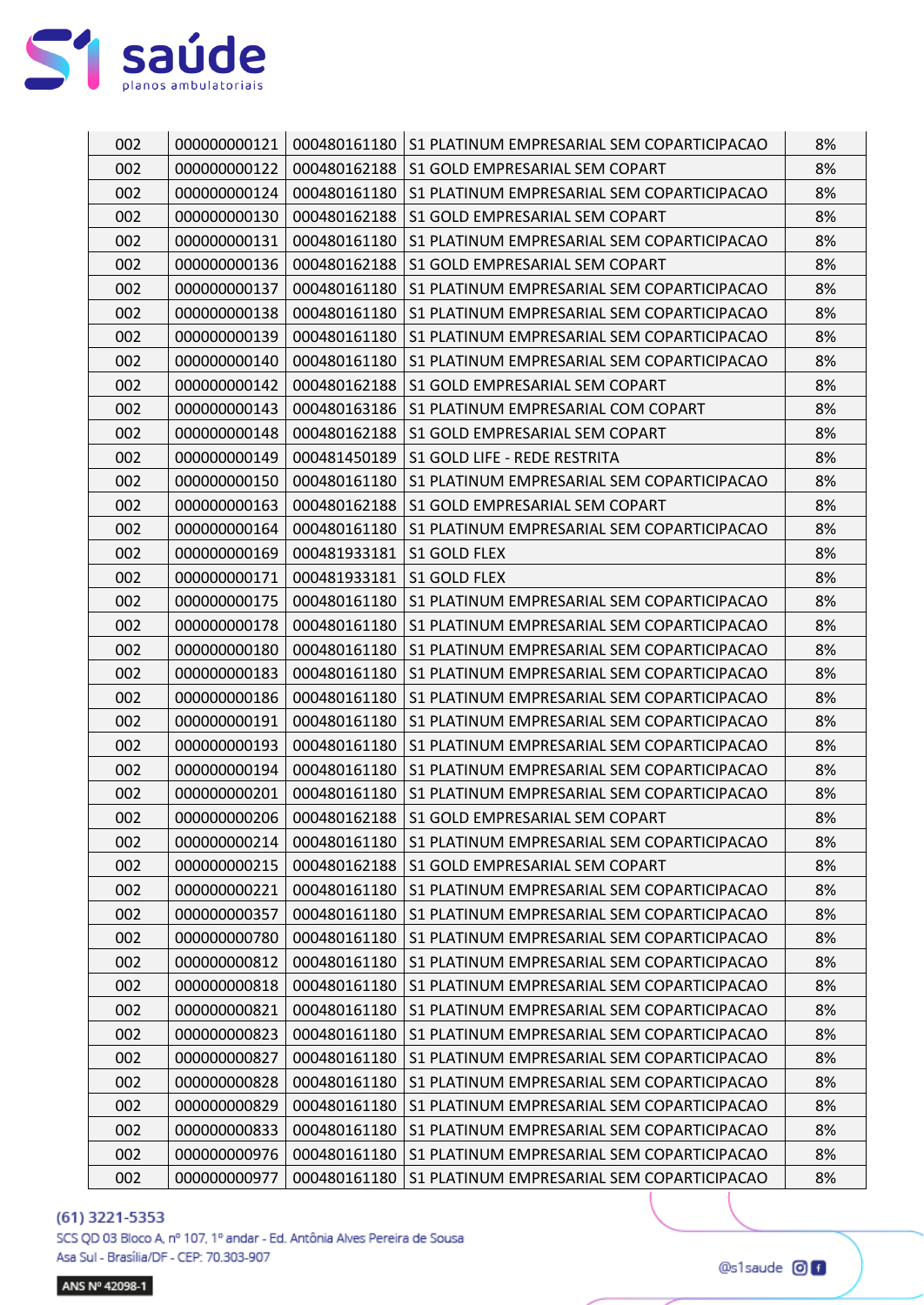

| 002 | 000000000979 |              | 000480161180   S1 PLATINUM EMPRESARIAL SEM COPARTICIPACAO | 8% |
|-----|--------------|--------------|-----------------------------------------------------------|----|
| 002 | 000000000981 | 000480161180 | S1 PLATINUM EMPRESARIAL SEM COPARTICIPACAO                | 8% |
| 002 | 000000000982 | 000481450189 | S1 GOLD LIFE - REDE RESTRITA                              | 8% |
| 002 | 000000000983 | 000480161180 | S1 PLATINUM EMPRESARIAL SEM COPARTICIPACAO                | 8% |
| 002 | 000000000988 | 000480162188 | S1 GOLD EMPRESARIAL SEM COPART                            | 8% |
| 002 | 000000000990 | 000480161180 | S1 PLATINUM EMPRESARIAL SEM COPARTICIPACAO                | 8% |
| 002 | 000000000993 | 000480161180 | S1 PLATINUM EMPRESARIAL SEM COPARTICIPACAO                | 8% |
| 002 | 000000001012 | 000480161180 | S1 PLATINUM EMPRESARIAL SEM COPARTICIPACAO                | 8% |
| 002 | 000000001013 | 000480161180 | S1 PLATINUM EMPRESARIAL SEM COPARTICIPACAO                | 8% |
| 002 | 000000001015 | 000480161180 | S1 PLATINUM EMPRESARIAL SEM COPARTICIPACAO                | 8% |
| 002 | 000000001020 | 000480161180 | S1 PLATINUM EMPRESARIAL SEM COPARTICIPACAO                | 8% |
| 002 | 000000001022 | 000480161180 | S1 PLATINUM EMPRESARIAL SEM COPARTICIPACAO                | 8% |
| 002 | 000000001023 | 000480161180 | S1 PLATINUM EMPRESARIAL SEM COPARTICIPACAO                | 8% |
| 002 | 000000001035 | 000480161180 | S1 PLATINUM EMPRESARIAL SEM COPARTICIPACAO                | 8% |
| 002 | 000000001040 | 000480162188 | S1 GOLD EMPRESARIAL SEM COPART                            | 8% |
| 002 | 000000001043 | 000480162188 | S1 GOLD EMPRESARIAL SEM COPART                            | 8% |
| 002 | 000000001044 | 000481450189 | S1 GOLD LIFE - REDE RESTRITA                              | 8% |
| 002 | 000000001045 | 000480161180 | S1 PLATINUM EMPRESARIAL SEM COPARTICIPACAO                | 8% |
| 002 | 000000001046 | 000480161180 | S1 PLATINUM EMPRESARIAL SEM COPARTICIPACAO                | 8% |
| 002 | 000000001055 | 000480161180 | S1 PLATINUM EMPRESARIAL SEM COPARTICIPACAO                | 8% |
| 002 | 000000001057 | 000480161180 | S1 PLATINUM EMPRESARIAL SEM COPARTICIPACAO                | 8% |
| 002 | 000000001061 | 000480161180 | S1 PLATINUM EMPRESARIAL SEM COPARTICIPACAO                | 8% |
| 002 | 000000001062 | 000481450189 | S1 GOLD LIFE - REDE RESTRITA                              | 8% |
| 002 | 000000001063 | 000481450189 | S1 GOLD LIFE - REDE RESTRITA                              | 8% |
| 002 | 000000001064 | 000480161180 | S1 PLATINUM EMPRESARIAL SEM COPARTICIPACAO                | 8% |
| 002 | 000000001066 | 000481450189 | S1 GOLD LIFE - REDE RESTRITA                              | 8% |
| 002 | 000000001069 | 000480161180 | S1 PLATINUM EMPRESARIAL SEM COPARTICIPACAO                | 8% |
| 002 | 000000001070 | 000480161180 | S1 PLATINUM EMPRESARIAL SEM COPARTICIPACAO                | 8% |
| 002 | 000000001078 | 000480162188 | S1 GOLD EMPRESARIAL SEM COPART                            | 8% |
| 002 | 000000001079 | 000480161180 | S1 PLATINUM EMPRESARIAL SEM COPARTICIPACAO                | 8% |
| 002 | 000000001082 | 000481450189 | S1 GOLD LIFE - REDE RESTRITA                              | 8% |
| 002 | 000000001086 | 000480161180 | S1 PLATINUM EMPRESARIAL SEM COPARTICIPACAO                | 8% |
| 002 | 000000001089 | 000480161180 | S1 PLATINUM EMPRESARIAL SEM COPARTICIPACAO                | 8% |
| 002 | 000000001090 | 000480161180 | S1 PLATINUM EMPRESARIAL SEM COPARTICIPACAO                | 8% |
| 002 | 000000001092 | 000480161180 | S1 PLATINUM EMPRESARIAL SEM COPARTICIPACAO                | 8% |
| 002 | 000000001093 | 000480161180 | S1 PLATINUM EMPRESARIAL SEM COPARTICIPACAO                | 8% |
| 002 | 000000001094 | 000480161180 | S1 PLATINUM EMPRESARIAL SEM COPARTICIPACAO                | 8% |
| 002 | 000000001096 | 000487919218 | S1 ESTILO CE                                              | 8% |
| 002 | 000000001097 | 000487918210 | S1 ESTILO COM COPART CE                                   | 8% |
| 002 | 000000001098 | 000480160181 | S1 GOLD EMPRESARIAL COM COPART                            | 8% |
| 002 | 000000001110 | 000480161180 | S1 PLATINUM EMPRESARIAL SEM COPARTICIPACAO                | 8% |
| 002 | 000000001111 | 000480162188 | S1 GOLD EMPRESARIAL SEM COPART                            | 8% |
| 002 | 000000001116 | 000480161180 | S1 PLATINUM EMPRESARIAL SEM COPARTICIPACAO                | 8% |
| 002 | 000000001117 | 000480161180 | S1 PLATINUM EMPRESARIAL SEM COPARTICIPACAO                | 8% |

SCS QD 03 Bloco A, nº 107, 1º andar - Ed. Antônia Alves Pereira de Sousa Asa Sul - Brasília/DF - CEP: 70.303-907

ANS Nº 42098-1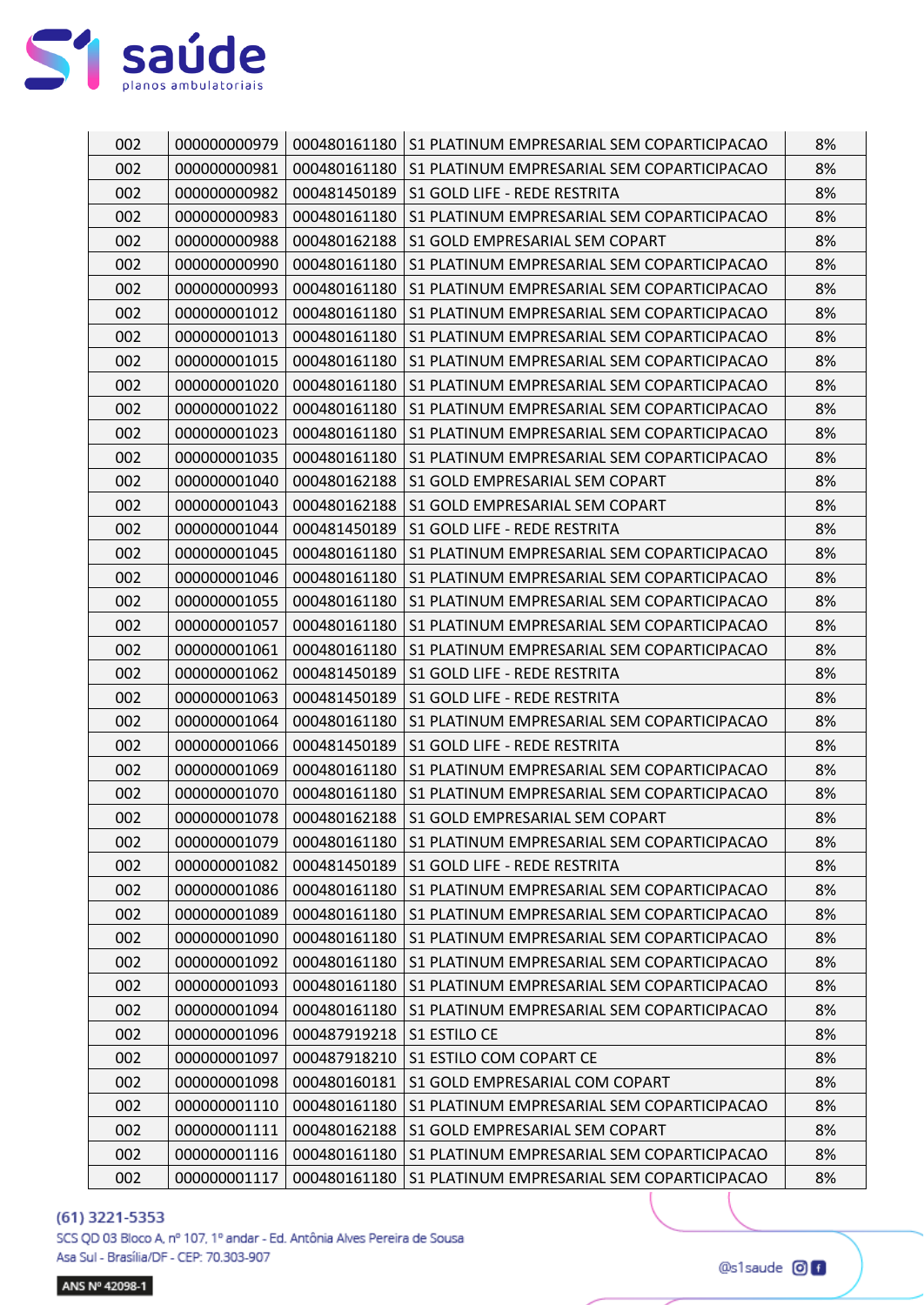

| 002 | 000000001121 | 000487919218 | S1 ESTILO CE                               | 8% |
|-----|--------------|--------------|--------------------------------------------|----|
| 002 | 000000001122 | 000480161180 | S1 PLATINUM EMPRESARIAL SEM COPARTICIPACAO | 8% |
| 002 | 000000001123 | 000480161180 | S1 PLATINUM EMPRESARIAL SEM COPARTICIPACAO | 8% |
| 002 | 000000001126 | 000480161180 | S1 PLATINUM EMPRESARIAL SEM COPARTICIPACAO | 8% |
| 002 | 000000001127 | 000480161180 | S1 PLATINUM EMPRESARIAL SEM COPARTICIPACAO | 8% |
| 002 | 000000001128 | 000480161180 | S1 PLATINUM EMPRESARIAL SEM COPARTICIPACAO | 8% |
| 002 | 000000001129 | 000480161180 | S1 PLATINUM EMPRESARIAL SEM COPARTICIPACAO | 8% |
| 002 | 000000001132 | 000480161180 | S1 PLATINUM EMPRESARIAL SEM COPARTICIPACAO | 8% |
| 002 | 000000001133 | 000480161180 | S1 PLATINUM EMPRESARIAL SEM COPARTICIPACAO | 8% |
| 002 | 000000001134 | 000487918210 | S1 ESTILO COM COPART CE                    | 8% |
| 002 | 000000001135 | 000480161180 | S1 PLATINUM EMPRESARIAL SEM COPARTICIPACAO | 8% |
| 002 | 000000001138 | 000480161180 | S1 PLATINUM EMPRESARIAL SEM COPARTICIPACAO | 8% |
| 002 | 000000001139 | 000480161180 | S1 PLATINUM EMPRESARIAL SEM COPARTICIPACAO | 8% |
| 002 | 000000001140 | 000481450189 | S1 GOLD LIFE - REDE RESTRITA               | 8% |
| 002 | 000000001142 | 000481450189 | S1 GOLD LIFE - REDE RESTRITA               | 8% |
| 002 | 000000001143 | 000480161180 | S1 PLATINUM EMPRESARIAL SEM COPARTICIPACAO | 8% |
| 002 | 000000001145 | 000480162188 | S1 GOLD EMPRESARIAL SEM COPART             | 8% |
| 002 | 000000001148 | 000480161180 | S1 PLATINUM EMPRESARIAL SEM COPARTICIPACAO | 8% |
| 002 | 000000001150 | 000480161180 | S1 PLATINUM EMPRESARIAL SEM COPARTICIPACAO | 8% |
| 002 | 000000001155 | 000480162188 | S1 GOLD EMPRESARIAL SEM COPART             | 8% |
| 002 | 000000001156 | 000480161180 | S1 PLATINUM EMPRESARIAL SEM COPARTICIPACAO | 8% |
| 002 | 000000001158 | 000480161180 | S1 PLATINUM EMPRESARIAL SEM COPARTICIPACAO | 8% |
| 002 | 000000001159 | 000487919218 | S1 ESTILO CE                               | 8% |
| 002 | 000000001160 | 000487919218 | S1 ESTILO CE                               | 8% |
| 002 | 000000001161 | 000480161180 | S1 PLATINUM EMPRESARIAL SEM COPARTICIPACAO | 8% |
| 002 | 000000001162 | 000480161180 | S1 PLATINUM EMPRESARIAL SEM COPARTICIPACAO | 8% |
| 002 | 000000001164 | 000480161180 | S1 PLATINUM EMPRESARIAL SEM COPARTICIPACAO | 8% |
| 002 | 000000001165 | 000480161180 | S1 PLATINUM EMPRESARIAL SEM COPARTICIPACAO | 8% |
| 002 | 000000001168 | 000480161180 | S1 PLATINUM EMPRESARIAL SEM COPARTICIPACAO | 8% |
| 002 | 000000001170 | 000480161180 | S1 PLATINUM EMPRESARIAL SEM COPARTICIPACAO | 8% |
| 002 | 000000001175 | 000480161180 | S1 PLATINUM EMPRESARIAL SEM COPARTICIPACAO | 8% |
| 002 | 000000001177 | 000480161180 | S1 PLATINUM EMPRESARIAL SEM COPARTICIPACAO | 8% |
| 002 | 000000001179 | 000480163186 | S1 PLATINUM EMPRESARIAL COM COPART         | 8% |
| 002 | 000000001180 | 000480161180 | S1 PLATINUM EMPRESARIAL SEM COPARTICIPACAO | 8% |
| 002 | 000000001181 | 000480161180 | S1 PLATINUM EMPRESARIAL SEM COPARTICIPACAO | 8% |
| 002 | 000000001182 | 000481450189 | S1 GOLD LIFE - REDE RESTRITA               | 8% |
| 002 | 000000001184 | 000480161180 | S1 PLATINUM EMPRESARIAL SEM COPARTICIPACAO | 8% |
| 002 | 000000001185 | 000480161180 | S1 PLATINUM EMPRESARIAL SEM COPARTICIPACAO | 8% |
| 002 | 000000001186 | 000480161180 | S1 PLATINUM EMPRESARIAL SEM COPARTICIPACAO | 8% |
| 002 | 000000001188 | 000481450189 | S1 GOLD LIFE - REDE RESTRITA               | 8% |
| 002 | 000000001190 | 000480161180 | S1 PLATINUM EMPRESARIAL SEM COPARTICIPACAO | 8% |
| 002 | 000000001191 | 000480161180 | S1 PLATINUM EMPRESARIAL SEM COPARTICIPACAO | 8% |
| 002 | 000000001192 | 000480161180 | S1 PLATINUM EMPRESARIAL SEM COPARTICIPACAO | 8% |
| 002 | 000000001195 | 000480161180 | S1 PLATINUM EMPRESARIAL SEM COPARTICIPACAO | 8% |

SCS QD 03 Bloco A, nº 107, 1º andar - Ed. Antônia Alves Pereira de Sousa Asa Sul - Brasília/DF - CEP: 70.303-907

ANS Nº 42098-1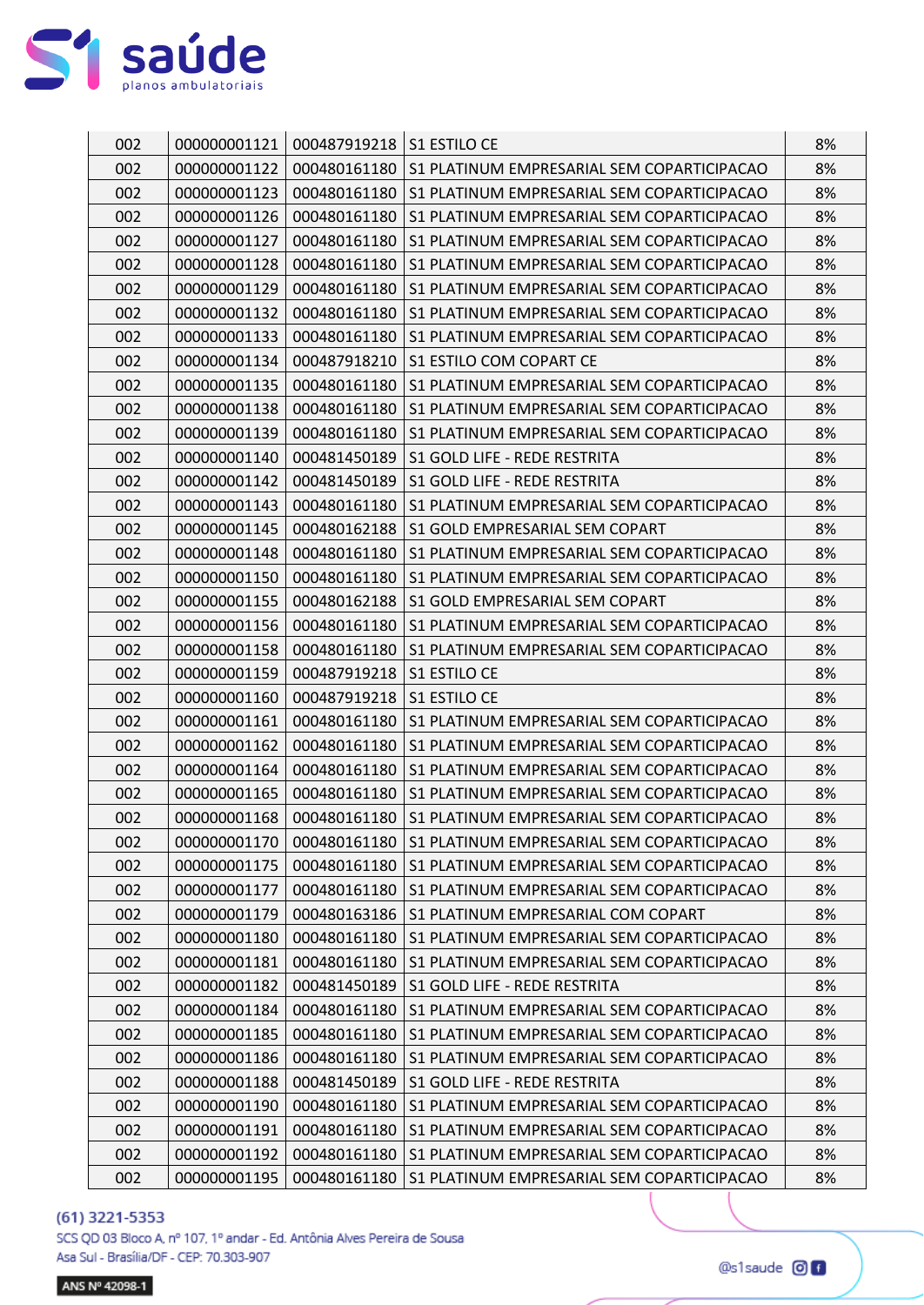

| 002 | 000000001199 | 000480161180 | S1 PLATINUM EMPRESARIAL SEM COPARTICIPACAO | 8% |
|-----|--------------|--------------|--------------------------------------------|----|
| 002 | 000000001200 | 000480161180 | S1 PLATINUM EMPRESARIAL SEM COPARTICIPACAO | 8% |
| 002 | 000000001201 | 000480161180 | S1 PLATINUM EMPRESARIAL SEM COPARTICIPACAO | 8% |
| 002 | 000000001204 | 000481450189 | S1 GOLD LIFE - REDE RESTRITA               | 8% |
| 002 | 000000001205 | 000480161180 | S1 PLATINUM EMPRESARIAL SEM COPARTICIPACAO | 8% |
| 002 | 000000001210 | 000480161180 | S1 PLATINUM EMPRESARIAL SEM COPARTICIPACAO | 8% |
| 002 | 000000001214 | 000481450189 | S1 GOLD LIFE - REDE RESTRITA               | 8% |
| 002 | 000000001215 | 000480161180 | S1 PLATINUM EMPRESARIAL SEM COPARTICIPACAO | 8% |
| 002 | 000000001220 | 000480161180 | S1 PLATINUM EMPRESARIAL SEM COPARTICIPACAO | 8% |
| 002 | 000000001221 | 000480161180 | S1 PLATINUM EMPRESARIAL SEM COPARTICIPACAO | 8% |
| 002 | 000000001222 | 000480161180 | S1 PLATINUM EMPRESARIAL SEM COPARTICIPACAO | 8% |
| 002 | 000000001223 | 000480161180 | S1 PLATINUM EMPRESARIAL SEM COPARTICIPACAO | 8% |
| 002 | 000000001224 | 000487918210 | S1 ESTILO COM COPART CE                    | 8% |
| 002 | 000000001226 | 000480161180 | S1 PLATINUM EMPRESARIAL SEM COPARTICIPACAO | 8% |
| 002 | 000000001227 | 000480161180 | S1 PLATINUM EMPRESARIAL SEM COPARTICIPACAO | 8% |
| 002 | 000000001228 | 000481450189 | S1 GOLD LIFE - REDE RESTRITA               | 8% |
| 002 | 000000001231 | 000480161180 | S1 PLATINUM EMPRESARIAL SEM COPARTICIPACAO | 8% |
| 002 | 000000001234 | 000480162188 | S1 GOLD EMPRESARIAL SEM COPART             | 8% |
| 002 | 000000001235 | 000480161180 | S1 PLATINUM EMPRESARIAL SEM COPARTICIPACAO | 8% |
| 002 | 000000001238 | 000480161180 | S1 PLATINUM EMPRESARIAL SEM COPARTICIPACAO | 8% |
| 002 | 000000001239 | 000480161180 | S1 PLATINUM EMPRESARIAL SEM COPARTICIPACAO | 8% |
| 002 | 000000001240 | 000480161180 | S1 PLATINUM EMPRESARIAL SEM COPARTICIPACAO | 8% |
| 002 | 000000001241 | 000480162188 | S1 GOLD EMPRESARIAL SEM COPART             | 8% |
| 002 | 000000001242 | 000480161180 | S1 PLATINUM EMPRESARIAL SEM COPARTICIPACAO | 8% |
| 002 | 000000001243 | 000480161180 | S1 PLATINUM EMPRESARIAL SEM COPARTICIPACAO | 8% |
| 002 | 000000001246 | 000487919218 | S1 ESTILO CE                               | 8% |
| 002 | 000000001247 | 000480161180 | S1 PLATINUM EMPRESARIAL SEM COPARTICIPACAO | 8% |
| 002 | 000000001249 | 000480161180 | S1 PLATINUM EMPRESARIAL SEM COPARTICIPACAO | 8% |
| 002 | 000000001250 | 000481450189 | S1 GOLD LIFE - REDE RESTRITA               | 8% |
| 002 | 000000001253 | 000487919218 | S1 ESTILO CE                               | 8% |
| 002 | 000000001254 | 000487918210 | S1 ESTILO COM COPART CE                    | 8% |
| 002 | 000000001255 | 000481450189 | S1 GOLD LIFE - REDE RESTRITA               | 8% |
| 002 | 000000001256 | 000480161180 | S1 PLATINUM EMPRESARIAL SEM COPARTICIPACAO | 8% |
| 002 | 000000001259 | 000487919218 | S1 ESTILO CE                               | 8% |
| 002 | 000000001260 | 000480161180 | S1 PLATINUM EMPRESARIAL SEM COPARTICIPACAO | 8% |
| 002 | 000000001261 | 000480161180 | S1 PLATINUM EMPRESARIAL SEM COPARTICIPACAO | 8% |
| 002 | 000000001262 | 000480161180 | S1 PLATINUM EMPRESARIAL SEM COPARTICIPACAO | 8% |
| 002 | 000000001266 | 000480161180 | S1 PLATINUM EMPRESARIAL SEM COPARTICIPACAO | 8% |
| 002 | 000000001267 | 000480161180 | S1 PLATINUM EMPRESARIAL SEM COPARTICIPACAO | 8% |
| 002 | 000000001271 | 000480161180 | S1 PLATINUM EMPRESARIAL SEM COPARTICIPACAO | 8% |
| 002 | 000000001272 | 000480161180 | S1 PLATINUM EMPRESARIAL SEM COPARTICIPACAO | 8% |
| 002 | 000000001273 | 000488324211 | S1 ÁGUAS CLARAS SEM COPARTICIPAÇÃO         | 8% |
| 002 | 000000001274 | 000487919218 | S1 ESTILO CE                               | 8% |
| 002 | 000000001275 | 000487919218 | S1 ESTILO CE                               | 8% |

SCS QD 03 Bloco A, nº 107, 1º andar - Ed. Antônia Alves Pereira de Sousa Asa Sul - Brasília/DF - CEP: 70.303-907

ANS Nº 42098-1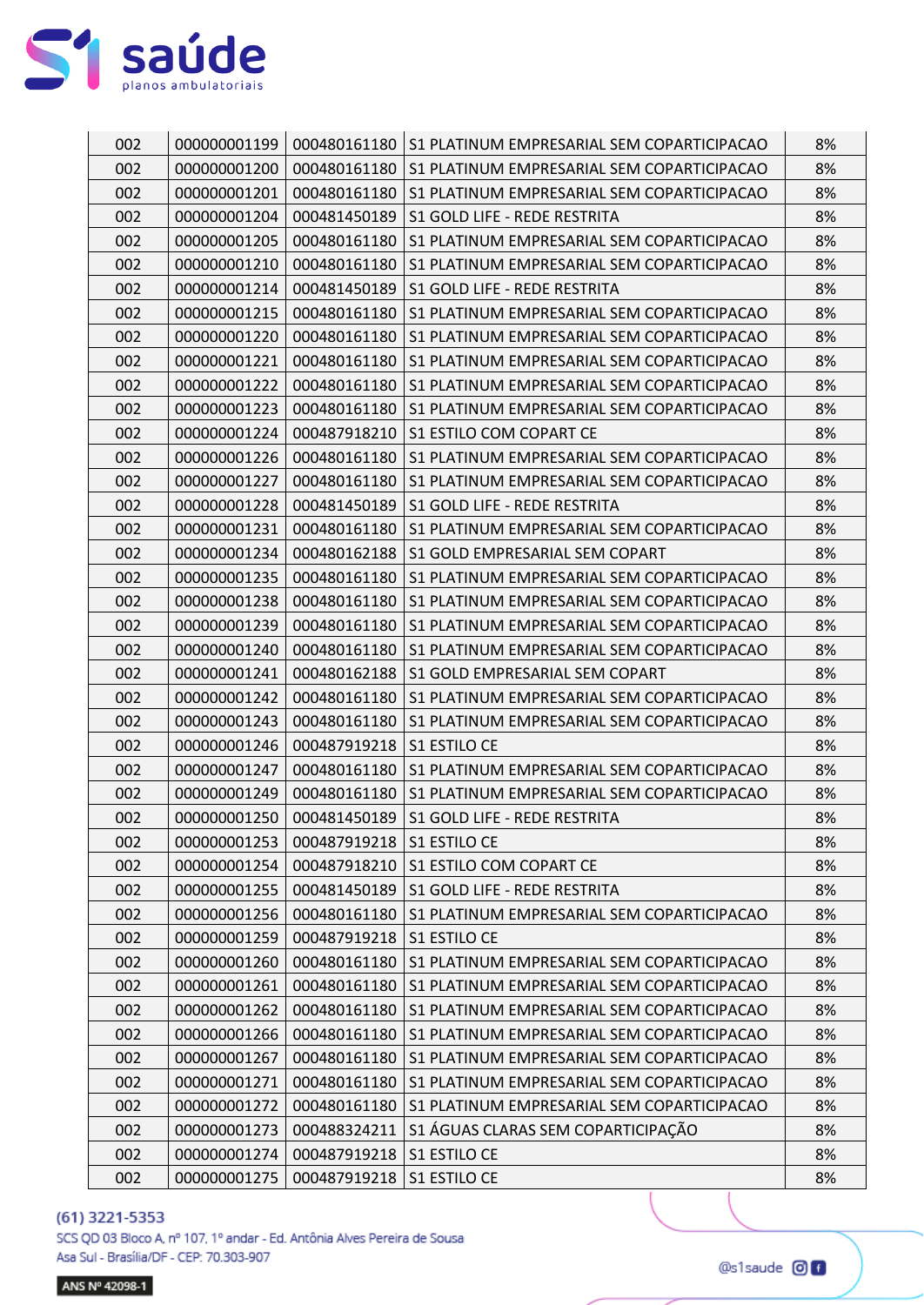

| 002<br>000480162188<br>000000001276<br>S1 GOLD EMPRESARIAL SEM COPART             | 8% |
|-----------------------------------------------------------------------------------|----|
| 002<br>000000001277<br>000481450189<br>S1 GOLD LIFE - REDE RESTRITA               | 8% |
| 002<br>000000001278<br>000480161180<br>S1 PLATINUM EMPRESARIAL SEM COPARTICIPACAO | 8% |
| 002<br>000480161180<br>000000001281<br>S1 PLATINUM EMPRESARIAL SEM COPARTICIPACAO | 8% |
| 002<br>000000001282<br>000480162188<br>S1 GOLD EMPRESARIAL SEM COPART             | 8% |
| 002<br>000000001283<br>000480161180<br>S1 PLATINUM EMPRESARIAL SEM COPARTICIPACAO | 8% |
| 002<br>000000001284<br>000480161180<br>S1 PLATINUM EMPRESARIAL SEM COPARTICIPACAO | 8% |
| 002<br>S1 PLATINUM EMPRESARIAL SEM COPARTICIPACAO<br>000000001285<br>000480161180 | 8% |
| 002<br>000000001287<br>000480162188<br>S1 GOLD EMPRESARIAL SEM COPART             | 8% |
| 002<br>000000001288<br>000480161180<br>S1 PLATINUM EMPRESARIAL SEM COPARTICIPACAO | 8% |
| 002<br>000000001291<br>000480161180<br>S1 PLATINUM EMPRESARIAL SEM COPARTICIPACAO | 8% |
| 002<br>000000001292<br>000480161180<br>S1 PLATINUM EMPRESARIAL SEM COPARTICIPACAO | 8% |
| 002<br>000000001294<br>000480161180<br>S1 PLATINUM EMPRESARIAL SEM COPARTICIPACAO | 8% |
| 002<br>000000001296<br>000480161180<br>S1 PLATINUM EMPRESARIAL SEM COPARTICIPACAO | 8% |
| 002<br>000000001297<br>000480161180<br>S1 PLATINUM EMPRESARIAL SEM COPARTICIPACAO | 8% |
| 002<br>000000001298<br>000487919218<br>S1 ESTILO CE                               | 8% |
| 002<br><b>S1 ESTILO CE</b><br>000000001300<br>000487919218                        | 8% |
| 002<br>000480161180<br>000000001301<br>S1 PLATINUM EMPRESARIAL SEM COPARTICIPACAO | 8% |
| 002<br>000000001304<br>000481450189<br>S1 GOLD LIFE - REDE RESTRITA               | 8% |
| 002<br>000000001307<br>000480161180<br>S1 PLATINUM EMPRESARIAL SEM COPARTICIPACAO | 8% |
| 002<br>000000001317<br>000480161180<br>S1 PLATINUM EMPRESARIAL SEM COPARTICIPACAO | 8% |
| 002<br>000000001318<br>000487919218<br>S1 ESTILO CE                               | 8% |
| 002<br>000000001320<br>000480161180<br>S1 PLATINUM EMPRESARIAL SEM COPARTICIPACAO | 8% |
| 002<br>000000001321<br>000480161180<br>S1 PLATINUM EMPRESARIAL SEM COPARTICIPACAO | 8% |
| 002<br>000000001322<br>000480161180<br>S1 PLATINUM EMPRESARIAL SEM COPARTICIPACAO | 8% |
| 002<br>000000001323<br>000480161180<br>S1 PLATINUM EMPRESARIAL SEM COPARTICIPACAO | 8% |
| 002<br>000000001325<br>000480161180<br>S1 PLATINUM EMPRESARIAL SEM COPARTICIPACAO | 8% |
| 002<br>000000001326<br>000480161180<br>S1 PLATINUM EMPRESARIAL SEM COPARTICIPACAO | 8% |
| 002<br>000000001327<br>000480161180<br>S1 PLATINUM EMPRESARIAL SEM COPARTICIPACAO | 8% |
| 002<br>000000001328<br>000480161180<br>S1 PLATINUM EMPRESARIAL SEM COPARTICIPACAO | 8% |
| 002<br>000000001329<br>000480161180<br>S1 PLATINUM EMPRESARIAL SEM COPARTICIPACAO | 8% |
| 002<br>000000001330<br>000480161180<br>S1 PLATINUM EMPRESARIAL SEM COPARTICIPACAO | 8% |
| 002<br>000000001332<br>000480161180<br>S1 PLATINUM EMPRESARIAL SEM COPARTICIPACAO | 8% |
| 002<br>000000001333<br>000480161180<br>S1 PLATINUM EMPRESARIAL SEM COPARTICIPACAO | 8% |
| 002<br>000480161180<br>000000001334<br>S1 PLATINUM EMPRESARIAL SEM COPARTICIPACAO | 8% |
| 002<br>000000001335<br>000480161180<br>S1 PLATINUM EMPRESARIAL SEM COPARTICIPACAO | 8% |
| 002<br>000000001336<br>000480161180<br>S1 PLATINUM EMPRESARIAL SEM COPARTICIPACAO | 8% |
| 002<br>000480161180<br>000000001337<br>S1 PLATINUM EMPRESARIAL SEM COPARTICIPACAO | 8% |
| 002<br>000000001339<br>000480161180<br>S1 PLATINUM EMPRESARIAL SEM COPARTICIPACAO | 8% |
| 002<br>000000001340<br>000480161180<br>S1 PLATINUM EMPRESARIAL SEM COPARTICIPACAO | 8% |
| 002<br>000000001342<br>000480161180<br>S1 PLATINUM EMPRESARIAL SEM COPARTICIPACAO | 8% |
| 002<br>000000001343<br>000480161180<br>S1 PLATINUM EMPRESARIAL SEM COPARTICIPACAO | 8% |
| 002<br>000000001344<br>000480162188<br>S1 GOLD EMPRESARIAL SEM COPART             | 8% |
| 002<br>000000001345<br>000480161180<br>S1 PLATINUM EMPRESARIAL SEM COPARTICIPACAO | 8% |

SCS QD 03 Bloco A, nº 107, 1º andar - Ed. Antônia Alves Pereira de Sousa Asa Sul - Brasília/DF - CEP: 70.303-907

ANS Nº 42098-1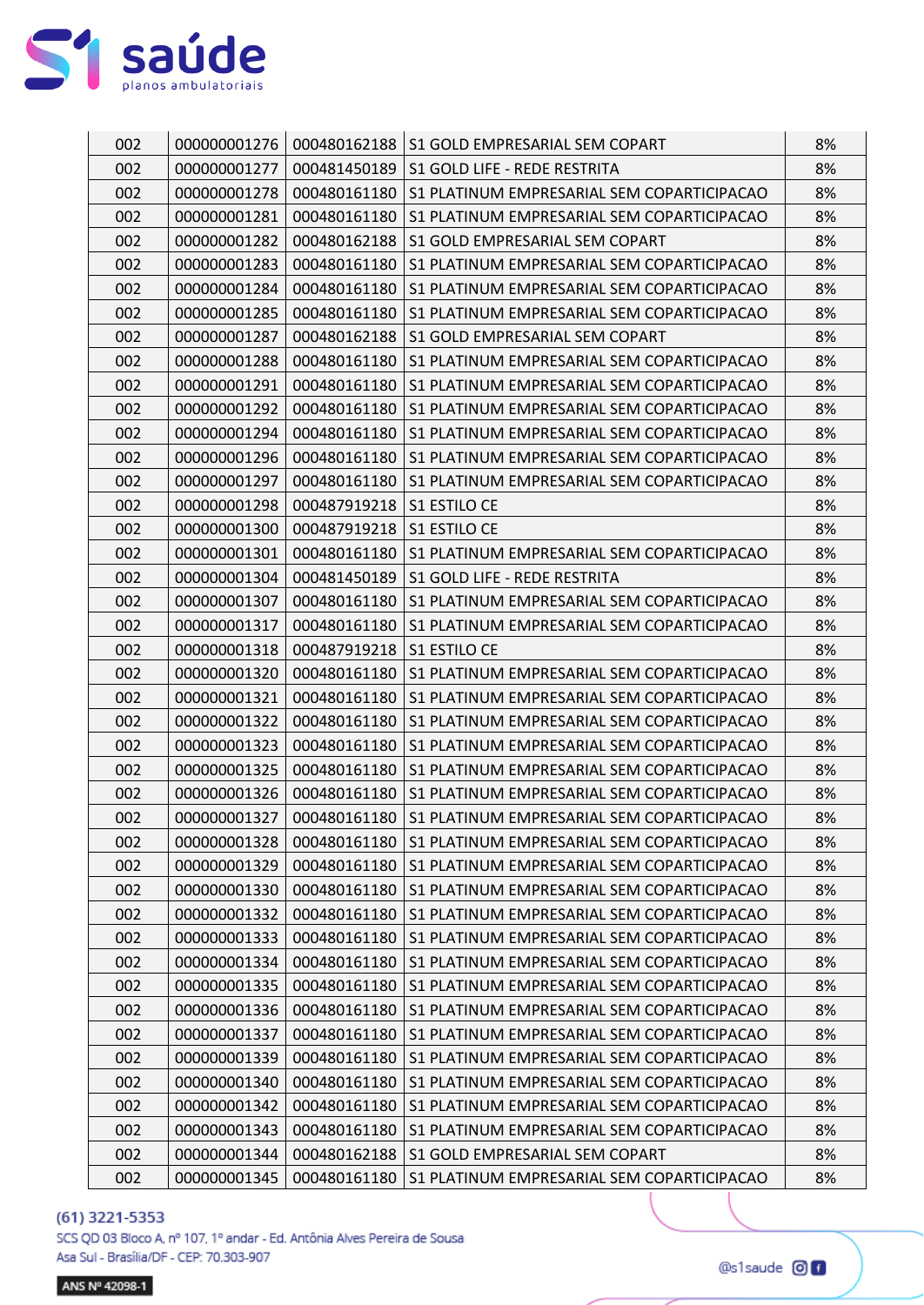

| 002 | 000000001346 | 000480161180 | S1 PLATINUM EMPRESARIAL SEM COPARTICIPACAO | 8% |
|-----|--------------|--------------|--------------------------------------------|----|
| 002 | 000000001347 | 000480161180 | S1 PLATINUM EMPRESARIAL SEM COPARTICIPACAO | 8% |
| 002 | 000000001348 | 000481450189 | S1 GOLD LIFE - REDE RESTRITA               | 8% |
| 002 | 000000001349 | 000487919218 | S1 ESTILO CE                               | 8% |
| 002 | 000000001350 | 000480161180 | S1 PLATINUM EMPRESARIAL SEM COPARTICIPACAO | 8% |
| 002 | 000000001352 | 000480161180 | S1 PLATINUM EMPRESARIAL SEM COPARTICIPACAO | 8% |
| 002 | 000000001353 | 000480161180 | S1 PLATINUM EMPRESARIAL SEM COPARTICIPACAO | 8% |
| 002 | 000000001355 | 000480161180 | S1 PLATINUM EMPRESARIAL SEM COPARTICIPACAO | 8% |
| 002 | 000000001356 | 000480161180 | S1 PLATINUM EMPRESARIAL SEM COPARTICIPACAO | 8% |
| 002 | 000000001357 | 000480161180 | S1 PLATINUM EMPRESARIAL SEM COPARTICIPACAO | 8% |
| 002 | 000000001358 | 000481450189 | S1 GOLD LIFE - REDE RESTRITA               | 8% |
| 002 | 000000001381 | 000480161180 | S1 PLATINUM EMPRESARIAL SEM COPARTICIPACAO | 8% |
| 002 | 000000001383 | 000480161180 | S1 PLATINUM EMPRESARIAL SEM COPARTICIPACAO | 8% |
| 002 | 000000001389 | 000480161180 | S1 PLATINUM EMPRESARIAL SEM COPARTICIPACAO | 8% |
| 002 | 000000001392 | 000480161180 | S1 PLATINUM EMPRESARIAL SEM COPARTICIPACAO | 8% |
| 002 | 000000001405 | 000487919218 | S1 ESTILO CE                               | 8% |
| 002 | 000000001406 | 000480161180 | S1 PLATINUM EMPRESARIAL SEM COPARTICIPACAO | 8% |
| 002 | 000000001407 | 000480162188 | S1 GOLD EMPRESARIAL SEM COPART             | 8% |
| 002 | 000000001410 | 000480161180 | S1 PLATINUM EMPRESARIAL SEM COPARTICIPACAO | 8% |
| 002 | 000000001411 | 000480161180 | S1 PLATINUM EMPRESARIAL SEM COPARTICIPACAO | 8% |
| 002 | 000000001413 | 000480161180 | S1 PLATINUM EMPRESARIAL SEM COPARTICIPACAO | 8% |
| 002 | 000000001415 | 000480161180 | S1 PLATINUM EMPRESARIAL SEM COPARTICIPACAO | 8% |
| 002 | 000000001416 | 000480162188 | S1 GOLD EMPRESARIAL SEM COPART             | 8% |
| 002 | 000000001417 | 000480161180 | S1 PLATINUM EMPRESARIAL SEM COPARTICIPACAO | 8% |
| 002 | 000000001418 | 000480162188 | S1 GOLD EMPRESARIAL SEM COPART             | 8% |
| 002 | 000000001419 | 000480161180 | S1 PLATINUM EMPRESARIAL SEM COPARTICIPACAO | 8% |
| 002 | 000000001420 | 000480161180 | S1 PLATINUM EMPRESARIAL SEM COPARTICIPACAO | 8% |
| 002 | 000000001421 | 000487919218 | S1 ESTILO CE                               | 8% |
| 002 | 000000001422 | 000487919218 | S1 ESTILO CE                               | 8% |
| 002 | 000000001423 | 000480161180 | S1 PLATINUM EMPRESARIAL SEM COPARTICIPACAO | 8% |
| 002 | 000000001424 | 000480161180 | S1 PLATINUM EMPRESARIAL SEM COPARTICIPACAO | 8% |
| 002 | 000000001428 | 000480161180 | S1 PLATINUM EMPRESARIAL SEM COPARTICIPACAO | 8% |
| 002 | 000000001429 | 000480161180 | S1 PLATINUM EMPRESARIAL SEM COPARTICIPACAO | 8% |
| 002 | 000000001430 | 000480161180 | S1 PLATINUM EMPRESARIAL SEM COPARTICIPACAO | 8% |
| 002 | 000000001431 | 000480161180 | S1 PLATINUM EMPRESARIAL SEM COPARTICIPACAO | 8% |
| 002 | 000000001433 | 000480161180 | S1 PLATINUM EMPRESARIAL SEM COPARTICIPACAO | 8% |
| 002 | 000000001434 | 000480161180 | S1 PLATINUM EMPRESARIAL SEM COPARTICIPACAO | 8% |
| 002 | 000000001436 | 000480161180 | S1 PLATINUM EMPRESARIAL SEM COPARTICIPACAO | 8% |
| 002 | 000000001437 | 000480161180 | S1 PLATINUM EMPRESARIAL SEM COPARTICIPACAO | 8% |
| 002 | 000000001438 | 000480161180 | S1 PLATINUM EMPRESARIAL SEM COPARTICIPACAO | 8% |
| 002 | 000000001439 | 000480161180 | S1 PLATINUM EMPRESARIAL SEM COPARTICIPACAO | 8% |
| 002 | 000000001441 | 000480161180 | S1 PLATINUM EMPRESARIAL SEM COPARTICIPACAO | 8% |
| 002 | 000000001442 | 000480161180 | S1 PLATINUM EMPRESARIAL SEM COPARTICIPACAO | 8% |
| 002 | 000000001443 | 000480161180 | S1 PLATINUM EMPRESARIAL SEM COPARTICIPACAO | 8% |

SCS QD 03 Bloco A, nº 107, 1º andar - Ed. Antônia Alves Pereira de Sousa Asa Sul - Brasília/DF - CEP: 70.303-907

ANS Nº 42098-1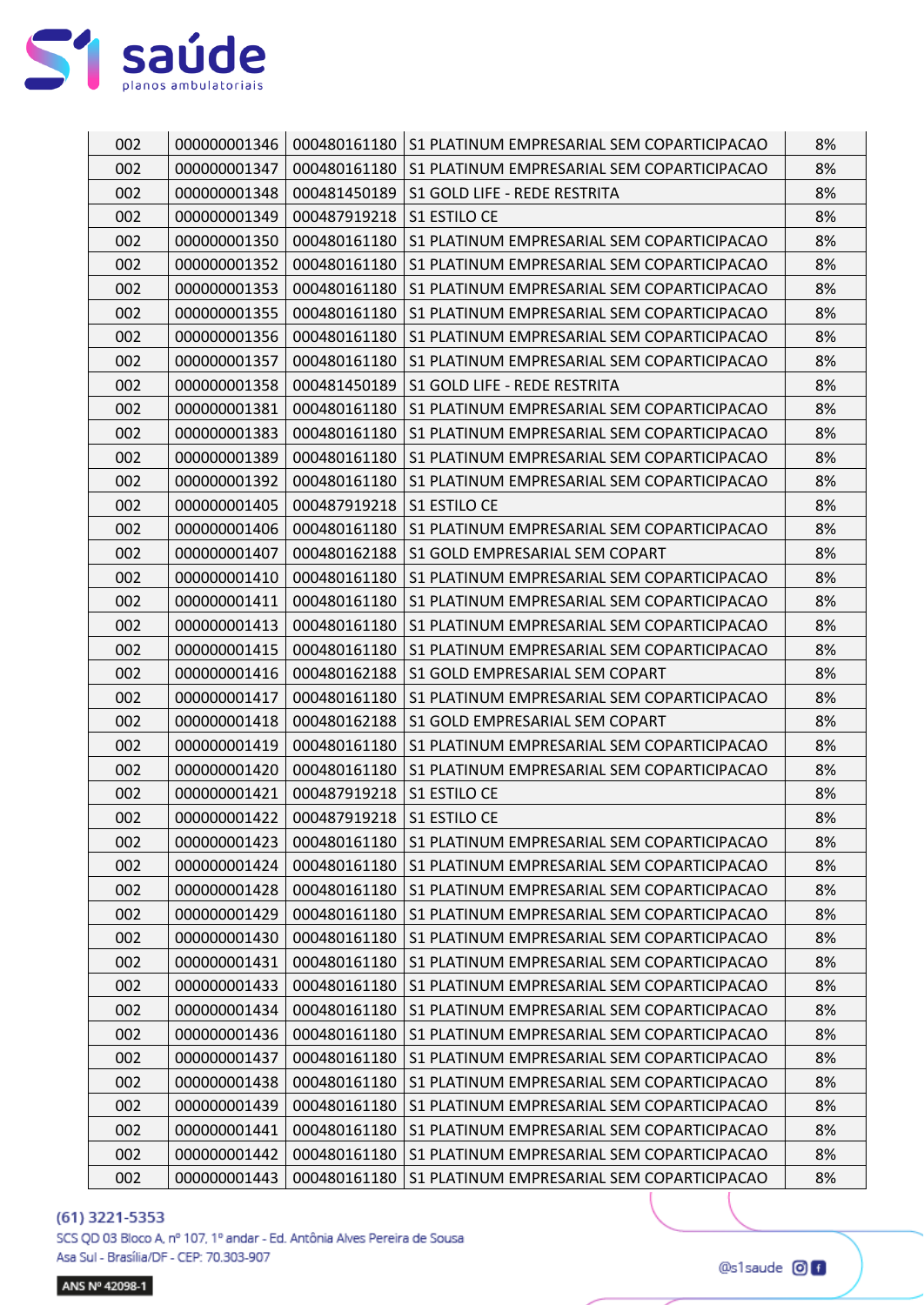

| 002 | 000000001444 |              | 000480161180   S1 PLATINUM EMPRESARIAL SEM COPARTICIPACAO | 8% |
|-----|--------------|--------------|-----------------------------------------------------------|----|
| 002 | 000000001445 | 000480162188 | S1 GOLD EMPRESARIAL SEM COPART                            | 8% |
| 002 | 000000001446 | 000481450189 | S1 GOLD LIFE - REDE RESTRITA                              | 8% |
| 002 | 000000001447 | 000480162188 | S1 GOLD EMPRESARIAL SEM COPART                            | 8% |
| 002 | 000000001448 | 000480161180 | S1 PLATINUM EMPRESARIAL SEM COPARTICIPACAO                | 8% |
| 002 | 000000001450 | 000480162188 | S1 GOLD EMPRESARIAL SEM COPART                            | 8% |
| 002 | 000000001451 | 000480161180 | S1 PLATINUM EMPRESARIAL SEM COPARTICIPACAO                | 8% |
| 002 | 000000001452 | 000480161180 | S1 PLATINUM EMPRESARIAL SEM COPARTICIPACAO                | 8% |
| 002 | 000000001453 | 000480161180 | S1 PLATINUM EMPRESARIAL SEM COPARTICIPACAO                | 8% |
| 002 | 000000001454 | 000481450189 | S1 GOLD LIFE - REDE RESTRITA                              | 8% |
| 002 | 000000001466 | 000480161180 | S1 PLATINUM EMPRESARIAL SEM COPARTICIPACAO                | 8% |
| 002 | 000000001467 | 000480161180 | S1 PLATINUM EMPRESARIAL SEM COPARTICIPACAO                | 8% |
| 002 | 000000001468 | 000480162188 | S1 GOLD EMPRESARIAL SEM COPART                            | 8% |
| 002 | 000000001469 | 000480161180 | S1 PLATINUM EMPRESARIAL SEM COPARTICIPACAO                | 8% |
| 002 | 000000001470 | 000480161180 | S1 PLATINUM EMPRESARIAL SEM COPARTICIPACAO                | 8% |
| 002 | 000000001471 | 000480161180 | S1 PLATINUM EMPRESARIAL SEM COPARTICIPACAO                | 8% |
| 002 | 000000001472 | 000480162188 | S1 GOLD EMPRESARIAL SEM COPART                            | 8% |
| 002 | 000000001473 | 000480161180 | S1 PLATINUM EMPRESARIAL SEM COPARTICIPACAO                | 8% |
| 002 | 000000001474 | 000480161180 | S1 PLATINUM EMPRESARIAL SEM COPARTICIPACAO                | 8% |
| 002 | 000000001475 | 000481450189 | S1 GOLD LIFE - REDE RESTRITA                              | 8% |
| 002 | 000000001476 | 000480162188 | S1 GOLD EMPRESARIAL SEM COPART                            | 8% |
| 002 | 000000001477 | 000480161180 | S1 PLATINUM EMPRESARIAL SEM COPARTICIPACAO                | 8% |
| 002 | 000000001478 | 000480161180 | S1 PLATINUM EMPRESARIAL SEM COPARTICIPACAO                | 8% |
| 002 | 000000001481 | 000480161180 | S1 PLATINUM EMPRESARIAL SEM COPARTICIPACAO                | 8% |
| 002 | 000000001486 | 000480161180 | S1 PLATINUM EMPRESARIAL SEM COPARTICIPACAO                | 8% |
| 002 | 000000001487 | 000480161180 | S1 PLATINUM EMPRESARIAL SEM COPARTICIPACAO                | 8% |
| 002 | 000000001488 | 000480161180 | S1 PLATINUM EMPRESARIAL SEM COPARTICIPACAO                | 8% |
| 002 | 000000001489 | 000480161180 | S1 PLATINUM EMPRESARIAL SEM COPARTICIPACAO                | 8% |
| 002 | 000000001490 | 000480161180 | S1 PLATINUM EMPRESARIAL SEM COPARTICIPACAO                | 8% |
| 002 | 000000001491 | 000480161180 | S1 PLATINUM EMPRESARIAL SEM COPARTICIPACAO                | 8% |
| 002 | 000000001492 | 000480161180 | S1 PLATINUM EMPRESARIAL SEM COPARTICIPACAO                | 8% |
| 002 | 000000001493 | 000480161180 | S1 PLATINUM EMPRESARIAL SEM COPARTICIPACAO                | 8% |
| 002 | 000000001494 | 000481450189 | S1 GOLD LIFE - REDE RESTRITA                              | 8% |
| 002 | 000000001495 | 000480161180 | S1 PLATINUM EMPRESARIAL SEM COPARTICIPACAO                | 8% |
| 002 | 000000001496 | 000480161180 | S1 PLATINUM EMPRESARIAL SEM COPARTICIPACAO                | 8% |
| 002 | 000000001498 | 000487919218 | S1 ESTILO CE                                              | 8% |
| 002 | 000000001499 | 000481450189 | S1 GOLD LIFE - REDE RESTRITA                              | 8% |
| 002 | 000000001500 | 000481450189 | S1 GOLD LIFE - REDE RESTRITA                              | 8% |
| 002 | 000000001501 | 000480162188 | S1 GOLD EMPRESARIAL SEM COPART                            | 8% |
| 002 | 000000001503 | 000480161180 | S1 PLATINUM EMPRESARIAL SEM COPARTICIPACAO                | 8% |
| 002 | 000000001504 | 000480161180 | S1 PLATINUM EMPRESARIAL SEM COPARTICIPACAO                | 8% |
| 002 | 000000001505 | 000480161180 | S1 PLATINUM EMPRESARIAL SEM COPARTICIPACAO                | 8% |
| 002 | 000000001506 | 000480161180 | S1 PLATINUM EMPRESARIAL SEM COPARTICIPACAO                | 8% |
| 002 | 000000001507 | 000480161180 | S1 PLATINUM EMPRESARIAL SEM COPARTICIPACAO                | 8% |

SCS QD 03 Bloco A, nº 107, 1º andar - Ed. Antônia Alves Pereira de Sousa Asa Sul - Brasília/DF - CEP: 70.303-907

ANS Nº 42098-1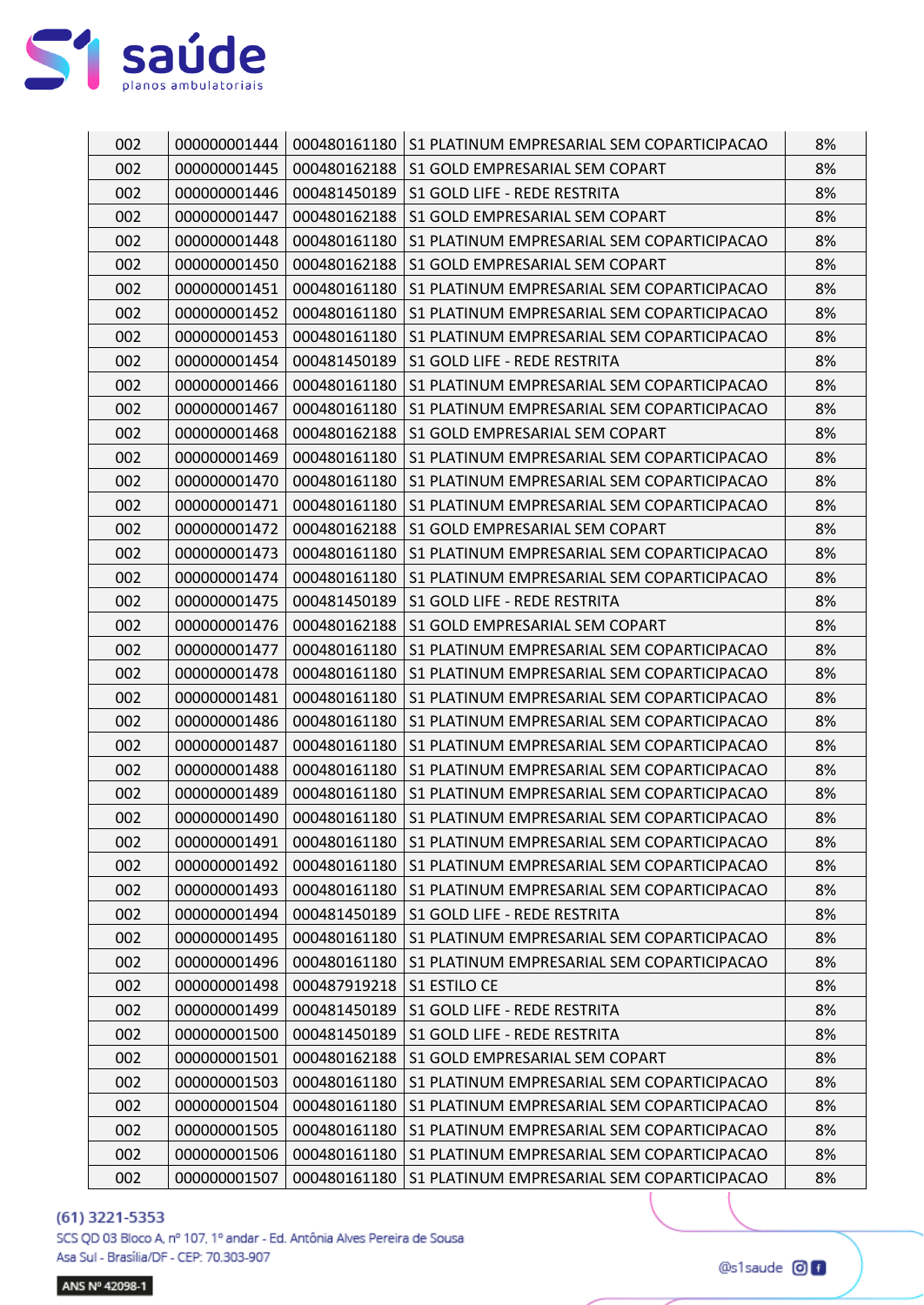

| 002 | 000000001508 |              | 000480161180   S1 PLATINUM EMPRESARIAL SEM COPARTICIPACAO | 8% |
|-----|--------------|--------------|-----------------------------------------------------------|----|
| 002 | 000000001509 | 000480161180 | S1 PLATINUM EMPRESARIAL SEM COPARTICIPACAO                | 8% |
| 002 | 000000001510 | 000480161180 | S1 PLATINUM EMPRESARIAL SEM COPARTICIPACAO                | 8% |
| 002 | 000000001512 | 000480162188 | S1 GOLD EMPRESARIAL SEM COPART                            | 8% |
| 002 | 000000001515 | 000480162188 | S1 GOLD EMPRESARIAL SEM COPART                            | 8% |
| 002 | 000000001516 | 000480161180 | S1 PLATINUM EMPRESARIAL SEM COPARTICIPACAO                | 8% |
| 002 | 000000001517 | 000480162188 | S1 GOLD EMPRESARIAL SEM COPART                            | 8% |
| 002 | 000000001519 | 000480162188 | S1 GOLD EMPRESARIAL SEM COPART                            | 8% |
| 002 | 000000001521 | 000480162188 | S1 GOLD EMPRESARIAL SEM COPART                            | 8% |
| 002 | 000000001522 | 000481450189 | S1 GOLD LIFE - REDE RESTRITA                              | 8% |
| 002 | 000000001523 | 000480161180 | S1 PLATINUM EMPRESARIAL SEM COPARTICIPACAO                | 8% |
| 002 | 000000001524 | 000480161180 | S1 PLATINUM EMPRESARIAL SEM COPARTICIPACAO                | 8% |
| 002 | 000000001525 | 000480162188 | S1 GOLD EMPRESARIAL SEM COPART                            | 8% |
| 002 | 000000001526 | 000481450189 | S1 GOLD LIFE - REDE RESTRITA                              | 8% |
| 002 | 000000001527 | 000480162188 | S1 GOLD EMPRESARIAL SEM COPART                            | 8% |
| 002 | 000000001530 | 000480161180 | S1 PLATINUM EMPRESARIAL SEM COPARTICIPACAO                | 8% |
| 002 | 000000001532 | 000480162188 | S1 GOLD EMPRESARIAL SEM COPART                            | 8% |
| 002 | 000000001533 | 000480162188 | S1 GOLD EMPRESARIAL SEM COPART                            | 8% |
| 002 | 000000001535 | 000481450189 | S1 GOLD LIFE - REDE RESTRITA                              | 8% |
| 002 | 000000001536 | 000481450189 | S1 GOLD LIFE - REDE RESTRITA                              | 8% |
| 002 | 000000001537 | 000480161180 | S1 PLATINUM EMPRESARIAL SEM COPARTICIPACAO                | 8% |
| 002 | 000000001538 | 000481450189 | S1 GOLD LIFE - REDE RESTRITA                              | 8% |
| 002 | 000000001540 | 000480161180 | S1 PLATINUM EMPRESARIAL SEM COPARTICIPACAO                | 8% |
| 002 | 000000001541 | 000487919218 | <b>S1 ESTILO CE</b>                                       | 8% |
| 002 | 000000001542 | 000480161180 | S1 PLATINUM EMPRESARIAL SEM COPARTICIPACAO                | 8% |
| 002 | 000000001543 | 000480161180 | S1 PLATINUM EMPRESARIAL SEM COPARTICIPACAO                | 8% |
| 002 | 000000001544 | 000480161180 | S1 PLATINUM EMPRESARIAL SEM COPARTICIPACAO                | 8% |
| 002 | 000000001545 | 000487919218 | S1 ESTILO CE                                              | 8% |
| 002 | 000000001546 | 000487919218 | S1 ESTILO CE                                              | 8% |
| 002 | 000000001547 | 000480161180 | S1 PLATINUM EMPRESARIAL SEM COPARTICIPACAO                | 8% |
| 002 | 000000001548 | 000480161180 | S1 PLATINUM EMPRESARIAL SEM COPARTICIPACAO                | 8% |
| 002 | 000000001549 | 000480161180 | S1 PLATINUM EMPRESARIAL SEM COPARTICIPACAO                | 8% |
| 002 | 000000001550 | 000480161180 | S1 PLATINUM EMPRESARIAL SEM COPARTICIPACAO                | 8% |
| 002 | 000000001551 | 000480162188 | S1 GOLD EMPRESARIAL SEM COPART                            | 8% |
| 002 | 000000001552 | 000480162188 | S1 GOLD EMPRESARIAL SEM COPART                            | 8% |
| 002 | 000000001553 | 000480161180 | S1 PLATINUM EMPRESARIAL SEM COPARTICIPACAO                | 8% |
| 002 | 000000001554 | 000480161180 | S1 PLATINUM EMPRESARIAL SEM COPARTICIPACAO                | 8% |
| 002 | 000000001555 | 000480161180 | S1 PLATINUM EMPRESARIAL SEM COPARTICIPACAO                | 8% |
| 002 | 000000001556 | 000480161180 | S1 PLATINUM EMPRESARIAL SEM COPARTICIPACAO                | 8% |
| 002 | 000000001557 | 000480161180 | S1 PLATINUM EMPRESARIAL SEM COPARTICIPACAO                | 8% |
| 002 | 000000001558 | 000480161180 | S1 PLATINUM EMPRESARIAL SEM COPARTICIPACAO                | 8% |
| 002 | 000000001559 | 000480162188 | S1 GOLD EMPRESARIAL SEM COPART                            | 8% |
| 002 | 000000001560 | 000480161180 | S1 PLATINUM EMPRESARIAL SEM COPARTICIPACAO                | 8% |
| 002 | 000000001561 | 000480161180 | S1 PLATINUM EMPRESARIAL SEM COPARTICIPACAO                | 8% |

SCS QD 03 Bloco A, nº 107, 1º andar - Ed. Antônia Alves Pereira de Sousa Asa Sul - Brasília/DF - CEP: 70.303-907

ANS Nº 42098-1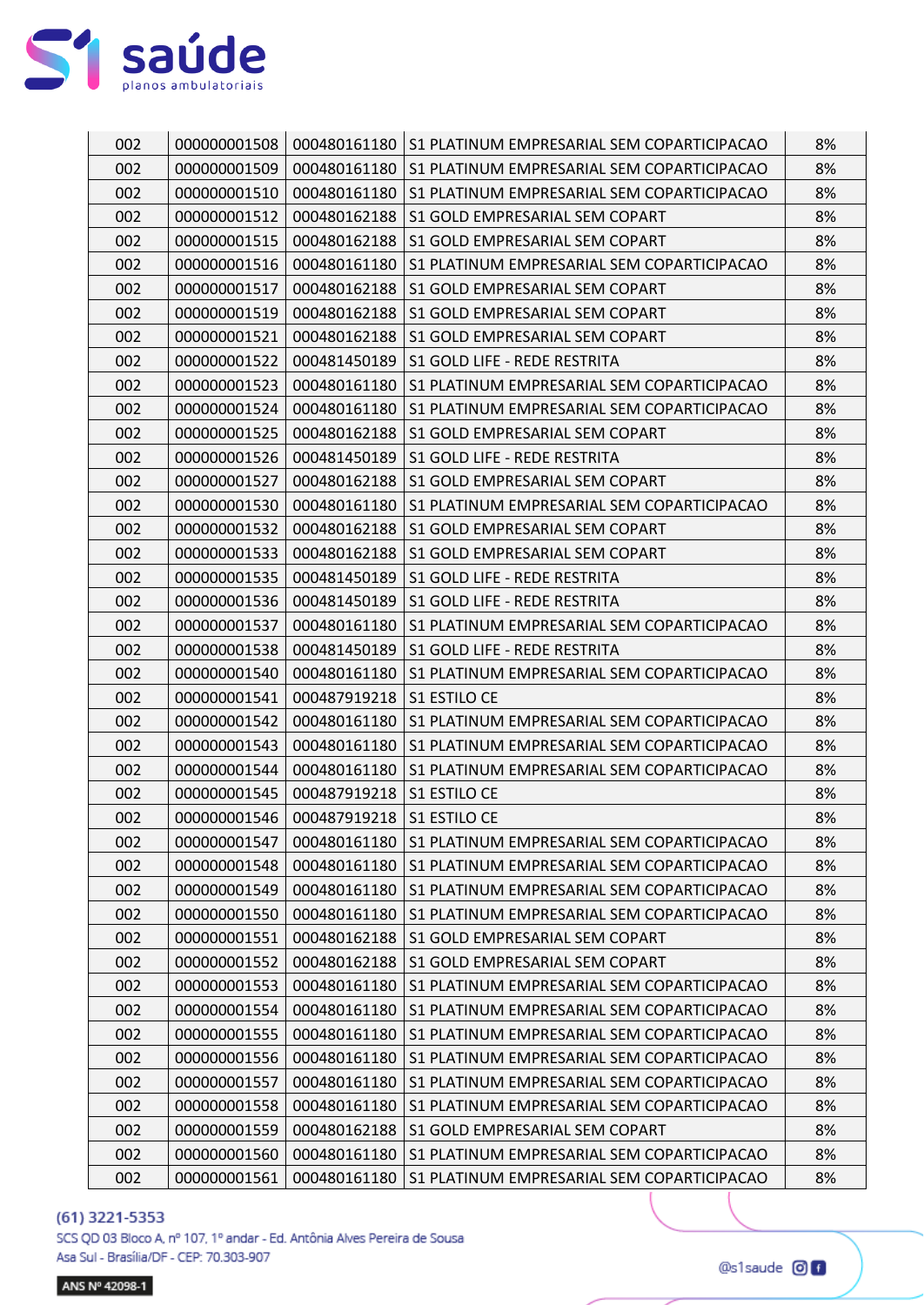

| 002 | 000000001562 | 000480161180 | S1 PLATINUM EMPRESARIAL SEM COPARTICIPACAO | 8% |
|-----|--------------|--------------|--------------------------------------------|----|
| 002 | 000000001563 | 000480161180 | S1 PLATINUM EMPRESARIAL SEM COPARTICIPACAO | 8% |
| 002 | 000000001564 | 000480161180 | S1 PLATINUM EMPRESARIAL SEM COPARTICIPACAO | 8% |
| 002 | 000000001565 | 000480161180 | S1 PLATINUM EMPRESARIAL SEM COPARTICIPACAO | 8% |
| 002 | 000000001566 | 000480161180 | S1 PLATINUM EMPRESARIAL SEM COPARTICIPACAO | 8% |
| 002 | 000000001567 | 000480161180 | S1 PLATINUM EMPRESARIAL SEM COPARTICIPACAO | 8% |
| 002 | 000000001568 | 000480161180 | S1 PLATINUM EMPRESARIAL SEM COPARTICIPACAO | 8% |
| 002 | 000000001569 | 000480161180 | S1 PLATINUM EMPRESARIAL SEM COPARTICIPACAO | 8% |
| 002 | 000000001570 | 000480161180 | S1 PLATINUM EMPRESARIAL SEM COPARTICIPACAO | 8% |
| 002 | 000000001571 | 000480161180 | S1 PLATINUM EMPRESARIAL SEM COPARTICIPACAO | 8% |
| 002 | 000000001572 | 000480161180 | S1 PLATINUM EMPRESARIAL SEM COPARTICIPACAO | 8% |
| 002 | 000000001573 | 000487919218 | S1 ESTILO CE                               | 8% |
| 002 | 000000001574 | 000487919218 | S1 ESTILO CE                               | 8% |
| 002 | 000000001575 | 000487919218 | S1 ESTILO CE                               | 8% |
| 002 | 000000001576 | 000487919218 | S1 ESTILO CE                               | 8% |
| 002 | 000000001577 | 000487919218 | S1 ESTILO CE                               | 8% |
| 002 | 000000001578 | 000487919218 | S1 ESTILO CE                               | 8% |
| 002 | 000000001579 | 000487918210 | S1 ESTILO COM COPART CE                    | 8% |
| 002 | 000000001580 | 000480162188 | S1 GOLD EMPRESARIAL SEM COPART             | 8% |
| 002 | 000000001581 | 000480162188 | S1 GOLD EMPRESARIAL SEM COPART             | 8% |
| 002 | 000000001582 | 000480162188 | S1 GOLD EMPRESARIAL SEM COPART             | 8% |
| 002 | 000000001583 | 000480162188 | S1 GOLD EMPRESARIAL SEM COPART             | 8% |
| 002 | 000000001584 | 000480161180 | S1 PLATINUM EMPRESARIAL SEM COPARTICIPACAO | 8% |
| 002 | 000000001585 | 000481450189 | S1 GOLD LIFE - REDE RESTRITA               | 8% |
| 002 | 000000001586 | 000481450189 | S1 GOLD LIFE - REDE RESTRITA               | 8% |
| 002 | 000000001587 | 000480161180 | S1 PLATINUM EMPRESARIAL SEM COPARTICIPACAO | 8% |
| 002 | 000000001588 | 000480161180 | S1 PLATINUM EMPRESARIAL SEM COPARTICIPACAO | 8% |
| 002 | 000000001589 | 000480161180 | S1 PLATINUM EMPRESARIAL SEM COPARTICIPACAO | 8% |
| 002 | 000000001590 | 000480161180 | S1 PLATINUM EMPRESARIAL SEM COPARTICIPACAO | 8% |
| 002 | 000000001591 | 000480162188 | S1 GOLD EMPRESARIAL SEM COPART             | 8% |
| 002 | 000000001592 | 000480161180 | S1 PLATINUM EMPRESARIAL SEM COPARTICIPACAO | 8% |
| 002 | 000000001593 | 000480161180 | S1 PLATINUM EMPRESARIAL SEM COPARTICIPACAO | 8% |
| 002 | 000000001594 | 000480161180 | S1 PLATINUM EMPRESARIAL SEM COPARTICIPACAO | 8% |
| 002 | 000000001595 | 000480161180 | S1 PLATINUM EMPRESARIAL SEM COPARTICIPACAO | 8% |
| 002 | 000000001596 | 000480161180 | S1 PLATINUM EMPRESARIAL SEM COPARTICIPACAO | 8% |
| 002 | 000000001597 | 000480162188 | S1 GOLD EMPRESARIAL SEM COPART             | 8% |
| 002 | 000000001598 | 000480162188 | S1 GOLD EMPRESARIAL SEM COPART             | 8% |
| 002 | 000000001599 | 000480161180 | S1 PLATINUM EMPRESARIAL SEM COPARTICIPACAO | 8% |
| 002 | 000000001600 | 000480161180 | S1 PLATINUM EMPRESARIAL SEM COPARTICIPACAO | 8% |
| 002 | 000000001601 | 000480162188 | S1 GOLD EMPRESARIAL SEM COPART             | 8% |
| 002 | 000000001602 | 000480161180 | S1 PLATINUM EMPRESARIAL SEM COPARTICIPACAO | 8% |
| 002 | 000000001603 | 000480161180 | S1 PLATINUM EMPRESARIAL SEM COPARTICIPACAO | 8% |
| 002 | 000000001604 | 000480161180 | S1 PLATINUM EMPRESARIAL SEM COPARTICIPACAO | 8% |
| 002 | 000000001605 | 000480161180 | S1 PLATINUM EMPRESARIAL SEM COPARTICIPACAO | 8% |

SCS QD 03 Bloco A, nº 107, 1º andar - Ed. Antônia Alves Pereira de Sousa Asa Sul - Brasília/DF - CEP: 70.303-907

ANS Nº 42098-1